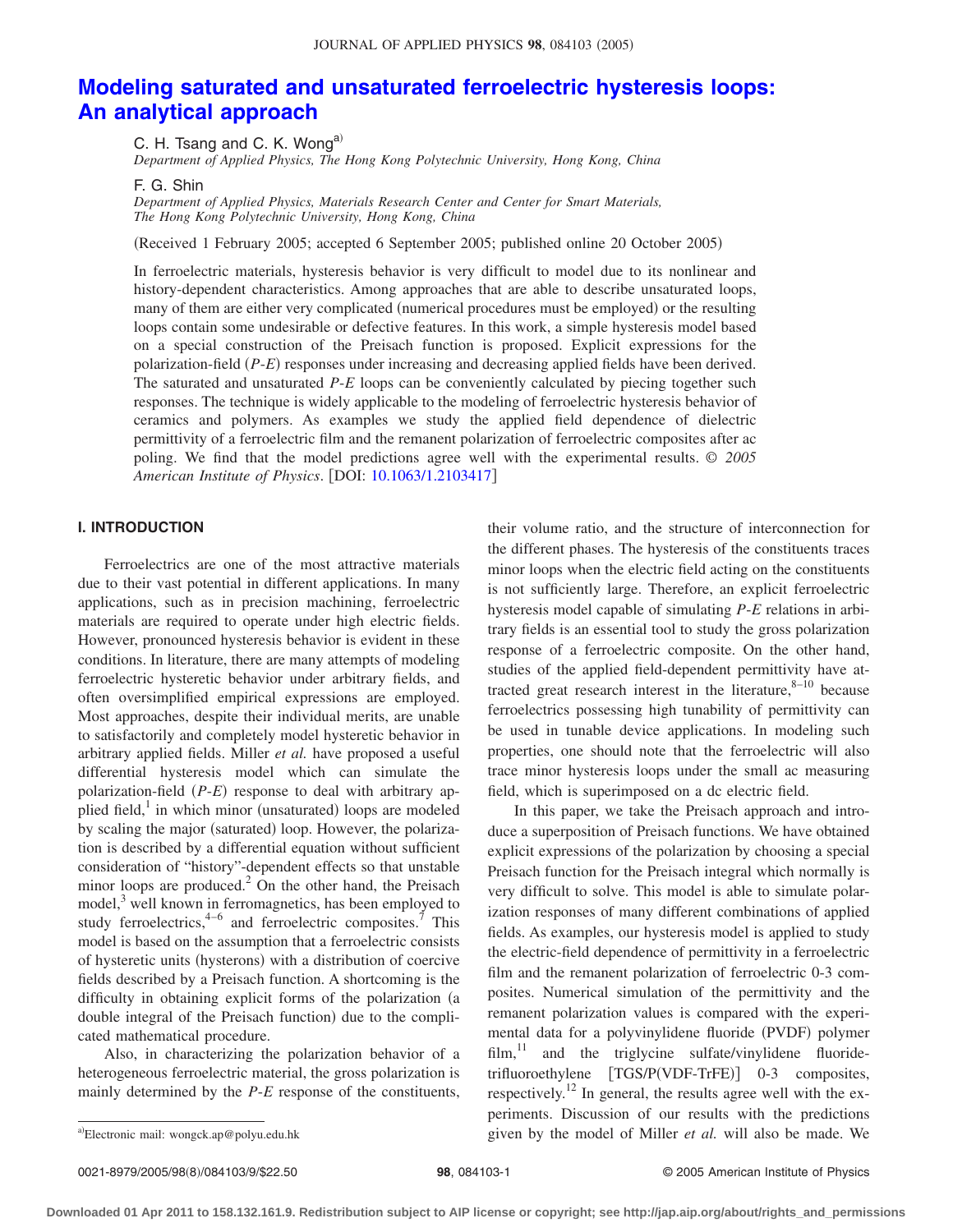

FIG. 1. (a) A single Preisach hysteron, and (b) Preisach plane.

will demonstrate that the presently proposed model is better suited for use to study the hysteresis behavior and dielectric tunability in ferroelectrics.

## **II. AN ANALYTICAL HYSTERESIS MODEL BASED ON THE PREISACH APPROACH**

## **A. Classical Preisach model**

The Preisach model was proposed in 1935. The model, transcribed for use in ferroelectrics, considers a material to be a collection of square-loop hysterons having two normalized spontaneous polarization states:  $\mu$ =−1 and  $\mu$ =+1, as shown in Fig. 1(a). Each hysteron is switched up if the external field *E* is increased to a value greater than the switch-up field *U* of the hysteron, and is switched down if the field is decreased to smaller than the switch-down field *V* of the hysteron.

An isolated hysteron has a well-defined coercive field, i.e., its  $P$ -*E* loop is symmetrically placed about  $E=0$  (thus *U* = −*V*). Since hysterons would be subjected to interaction fields due to other hysterons inside the material, individual *P*-*E* hysteresis loops are shifted along the *E* axis. As a result, the magnitudes of the switching fields *U* and *V* may not be equal.

For an aggregation of hysterons, both *U* and *V* of individual hysterons may be distributed, the latter depend on their environment, leading to a distribution of *U* and *V*. This distribution represents therefore the distribution of hysterons, which characterizes a ferroelectric material, and is described by a Preisach function  $P(U, V)$ . This function is defined over the Preisach plane, which is the  $U-V$  plane with  $U \ge V$ , as shown in Fig. 1(b). With this definition, all hysterons are switched up if a sufficiently large field *E* is applied to the material. Hence, the saturation polarization  $P_s$  equals the sum of the "switch-up" state of hysterons and is given by

$$
P_s = \int \int_{U \ge V} \mathbf{P}(U, V) dU dV = \int_{-\infty}^{\infty} \int_{-\infty}^{U} \mathbf{P}(U, V) dV dU.
$$
 (1)

The polarization of a ferroelectric material generally is the sum of the integral of  $P(U, V)$  weighted by  $\mu = +1$  and  $\mu =$ −1 depending on the field history. It follows that the Preisach plane is divided into two parts: *S*<sup>+</sup> where each hysteron has  $\mu = +1$ , and *S*<sup>−</sup> where each hysteron has  $\mu = -1$ . Mathematically, the polarization is given by



FIG. 2. (a) The status of the Preisach plane for a virgin material. The corresponding status of the Preisach plane for a virgin material after applying (b) an increasing field  $E$  and (c) a decreasing field  $E$ . The gray and white regions in the *U-V* plane denote regions in which  $\mu = -1$  and  $\mu = +1$ , respectively.

$$
P(E) = \int \int_{S^+} \mu(U, V) \mathbf{P}(U, V) dU dV
$$
  
+ 
$$
\int \int_{S^-} \mu(U, V) \mathbf{P}(U, V) dU dV
$$
  
= 
$$
\int \int_{S^+} \mathbf{P}(U, V) dU dV - \int \int_{S^-} \mathbf{P}(U, V) dU dV.
$$
 (2)

In this work, the normalized Preisach function  $\mathcal{P}(U, V; h, \nu)$ (i.e.,  $P(U, V)/P_s$ ) is assumed to be a product of distributions of *U* and of *V*,

$$
\wp(U, V; h, \nu) = \frac{1}{2\nu} \text{sech}\left(\frac{U - h}{\nu}\right)^2 \left[1 - \tanh\left(\frac{U - h}{\nu}\right)\right] \frac{1}{2\nu} \text{sech}\left(\frac{V + h}{\nu}\right)^2
$$

$$
\times \left[1 - \tanh\left(\frac{V + h}{\nu}\right)\right],
$$
(3)

where  $\nu$  describes the dispersion of the distributions of  $U$  and of *V*. *h* is related to the maximum position of these distributions. Note that the expression for polarization depends on the history of the field applied onto the material. The advantage in choosing this function is that it can provide explicit forms for arbitrary polarization reversal curves, the virgin curve (from  $P= 0$ ), and major loop of a ferroelectric. According to Eq. (2), the polarization on the ascending major curve can be written as

$$
P_{\rm sat}^+(E;h,\nu) = -P_s + 2P_s \int_{-\infty}^E \int_{-\infty}^U \wp(U,V;h,\nu)dVdU,\quad (4)
$$

and the polarization on the descending major curve as

$$
P_{\text{sat}}^{-}(E;h,\nu) = P_s - 2P_s \int_{E}^{\infty} \int_{V}^{\infty} \wp(U,V;h,\nu) dU dV
$$

$$
= -P_{\text{sat}}^{+}(-E;h,\nu). \tag{5}
$$

The closed form expression obtained by putting Eq. (3) into Eq. (4) is shown as Eq. (A1) in Appendix A. Now consider a virgin material on which a field *E* is applied. Since it starts from a state of zero polarization, we assume its initial state is well represented by the configuration shown in Fig.  $2(a)$  on the Preisach plane, in which half of the hysterons are "up" and half are "down." Figures  $2(b)$  and  $2(c)$  show the corresponding status of the Preisach plane after applying *E*. If the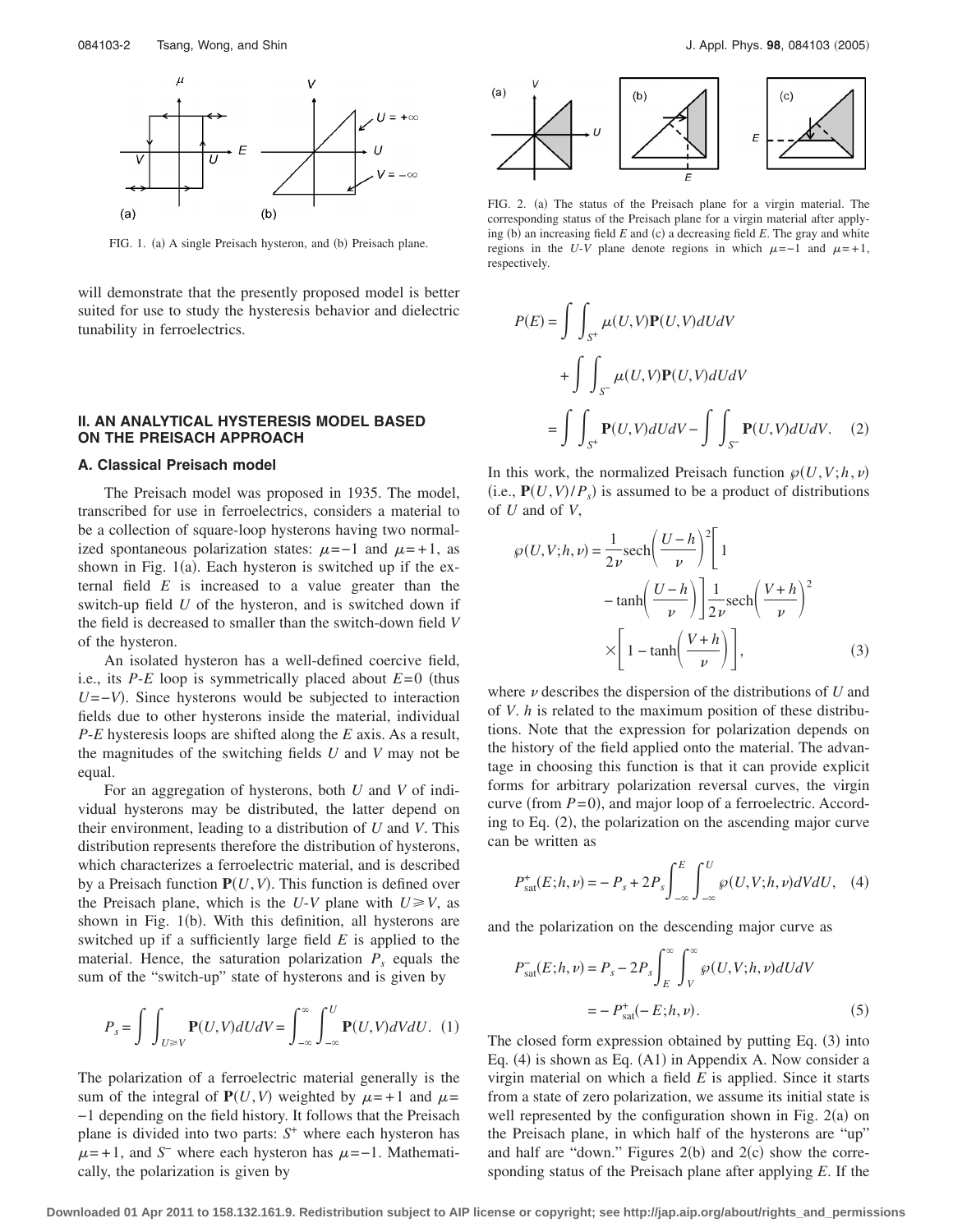

applied field  $E$  is positive, then the polarization (on the virgin curve) is [see Fig.  $2(b)$ ]

$$
P_0^+(E;h,\nu) = 2P_s \int_0^E \int_{-U}^U \wp(U,V;h,\nu)dVdU.
$$
 (6)

If the applied field  $E$  is negative, then the polarization (on the virgin curve) is [see Fig.  $2(c)$ ]

$$
P_0(E; h, \nu) = 2P_s \int_0^E \int_V^{-V} \varphi(U, V; h, \nu) dU dV
$$
  
=  $- P_0^+ (-E; h, \nu).$  (7)

Assume that  $E_0$  and  $E_1$  are two successive extrema in the field history and  $E_0 \leq E_1$ . If now the applied field *E* increases from  $E_0$  to *E* such that  $E_0 \leq E \leq E_1$ , then the change in the polarization is

$$
\Delta P^{+}(E, E_{0}; h, \nu) = 2P_{s} \int_{E_{0}}^{E} \int_{E_{0}}^{U} \wp(U, V; h, \nu) dV dU.
$$
 (8)

The closed form expressions obtained by putting Eq.  $(3)$  into Eqs.  $(6)$  and  $(8)$  are shown as Eqs.  $(A3)$  and  $(A4)$  in Appendix A. Now assume that  $E_0$  and  $E_1$  are two successive extrema in the field history and  $E_0 \ge E_1$ . If the applied field *E* decreases from  $E_0$  to *E* such that  $E_0 \ge E \ge E_1$ , then the change in the polarization is

$$
\Delta P^{-}(E, E_{0}; h, \nu) = -2P_{s} \int_{E}^{E_{0}} \int_{V}^{E_{0}} \wp(U, V; h, \nu) dU dV
$$

$$
= -\Delta P^{+}(-E, -E_{0}; h, \nu).
$$
(9)

Using Eqs.  $(4)$ – $(9)$ , the polarization of a ferroelectric for arbitrary field history can be calculated.

### **B. Superposition Preisach model**

In the previous section, we see that an explicit form for the polarization of a ferroelectric under arbitrary field history can be obtained if the Preisach function of the material has the form of Eq. (3), which is a hyperbolic secant type (sech type) of distribution. It provides a convenient way to study the hysteretic behavior of the polarization of ferroelectrics. Experimental loops may also be modeled by other Preisach functions. For example, a Gaussian-Gaussian distribution has been employed to describe the hysteresis loops of TGS and  $P(VDF-TrFE)$  in a previous article.<sup>7</sup> The Preisach function of a lead zirconate titantate is described well by an exponentialexponential distribution.<sup>13</sup> Explicit expressions for the polarization are difficult to obtain for these distributions. Now to make use of Eq.  $(3)$  to describe a wider class of ferroelectrics, we propose to construct Preisach functions by summing a sequence of sech-type Preisach functions. Equivalently, a



polarization major loop is approximated by the sum of a sequence of polarization major loops with sech-type Preisach functions.

Consider the experimental ascending polarization major curve  $P_{\text{exp}}^+(E)$  of a ferroelectric with spontaneous polarization  $P_s$  and coercive field  $E_c$ . Let  $\varphi_i(U, V; h, \nu_i)$  be a normalized sech-type Preisach function in the form of Eq. (3) with parameters *h* and  $\nu_i$ , and  $P_{\text{sat}}^+(E;h,\nu_i)$  be the ascending major curve calculated from Eq. (4). We assume that  $P_{exp}^{+}(E)$  is approximated in the form of a sum of  $P_{\text{sat}}^+(E;h,\nu_i)$  with weight factor  $k_i$  (see Fig. 3),

$$
P_{\text{exp}}^{+}(E) = \sum_{i=1}^{n} k_i P_{\text{sat}}^{+}[E, h(\nu_i), \nu_i].
$$
 (10)

 $h(\nu) = \nu \ln \sqrt{1 - 2 \cosh^2(-E_c/\nu) + 10 \cosh(-E_c/\nu) \sqrt{\cosh^2(-E_c/\nu) - 1}}$ [which make the maximum of the derivative of  $P_{\text{sat}}^{+}(E;h,\nu)$ occur at  $E_c$ ]. *n*,  $k_i$ , and  $\nu_i$  are chosen by fitting the experimental curve. Since the sech-type Preisach function [Eq. (3)] gives explicit expressions for arbitrary polarization reversal curves and the virgin curve, the simulated polarization curve under arbitrary field history and the simulated virgin curve for the ferroelectric can be expressed in analytical formulas. Moreover, this superposition method retains the properties of the classical Preisach model, e.g., the deletion property and congruency property.<sup>14</sup>

## **III. APPLICATIONS**

### **A. Applied field dependence of dielectricity in PVDF**

In this section, our model is applied to simulate the applied field dependence of dielectric permittivity in uniaxially drawn PVDF film measured by the methodology elaborated below. The dielectric constant of the film is also calculated by using an alternative definition of permittivity i.e., the derivative of electric displacement with respect to the electric field) for comparison.

# *1. Methodology for measurement of dielectricity in PVDF*

To investigate the linear dielectricity of ferroelectric polymers, Furukawa *et al.* proposed to use a doublefrequency signal, in which a low field with high frequency was superimposed on a high field with low frequency, to measure the linear dielectric constant of ferroelectric polymer.11 Mathematically, the applied field signal is

$$
E = E_0 \cos \omega t + E_n \cos n\omega t, \qquad (11)
$$

where  $\omega = 2\pi f$ . Here the first term is the high field with low frequency, and the second term is the low field with high frequency. In the experiment of Furukawa *et al.*<sup>11</sup> they set  $E_0 = 200 \text{ V } \mu \text{m}^{-1}$ ,  $f = 0.8 \text{ Hz}$ ,  $n = 128$ ,  $E_n = E_0 / 10$ , and *N*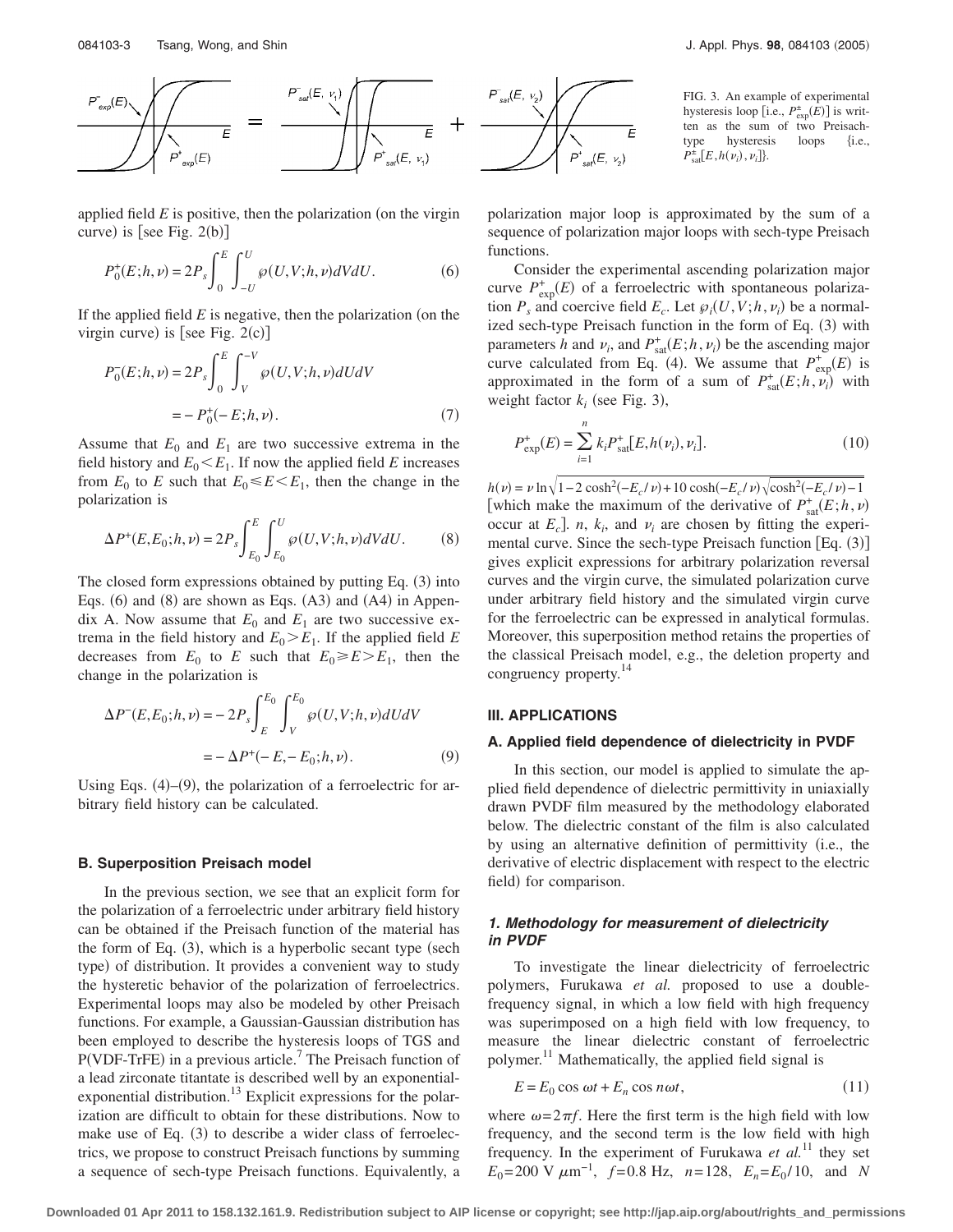TABLE I. The dielectric and ferroelectric properties, and the Preisach parameters  $k_i$  and  $\nu_i$  of the PVDF sample used in Figs. 4 and 5.

| $\varepsilon_r$            |    | $(mC cm^{-2})$ $(V \mu m^{-1})$ | $k_1$ | $(V \mu m^{-1})$ | k <sub>2</sub> | $(V \mu m^{-1})$ |  |  |
|----------------------------|----|---------------------------------|-------|------------------|----------------|------------------|--|--|
|                            | 80 | $75^a$                          | 0.25  | 40               | 0.75           | 90               |  |  |
| <sup>a</sup> Reference 11. |    |                                 |       |                  |                |                  |  |  |

= 512. *N* is the number of sampled data in the experiment for 1.25 s and *m* is defined as  $N/n=4$ . Then, averaging successive *m* data points in electric displacement *D* to get

$$
D_0(J) = \sum_{K=1}^{m} D(mJ + K)/m, \quad J = 1, ..., N/m,
$$
 (12)

which is the linear component of  $D$ . The  $n\omega$  component (or nonlinear component) of  $D$  is obtained by using the Fourier technique. The corresponding Fourier coefficients are

$$
D'_{n} = \frac{2}{m} \sum_{K=1}^{m} [D(mJ + K) - K\Delta D(J)] \cos(2\pi K/m), \quad (13)
$$

and

$$
D''_n = \frac{2}{m} \sum_{K=1}^m [D(mJ + K) - K\Delta D(J)] \sin(2\pi K/m), \qquad (14)
$$

where  $\Delta D(J) = [D_0(J+1) - D_0(J-1)]/2m$ . Thus, the *n* $\omega$  component is given by

$$
D_n(J) = \sqrt{D'_n(J)^2 + D''_n(J)^2}.
$$
\n(15)

 $E_0(J)$  and  $E_n(J)$  of  $E(J)$  are obtained by using a similar procedure as for  $D$ . Then, the linear permittivity  $\varepsilon$  of the material is defined as

$$
\varepsilon(J) = D_n(J)/E_n(J). \tag{16}
$$

## *2. Comparison with the experimental dielectric permittivity of PVDF*

We apply our model to investigate the dielectric permittivity measured under a bias field in uniaxially drawn PVDF film as commonly done in "dielectric tunability" studies. The applied electric field is traced by a schedule described by Eq.  $(11)$  and the electric displacement *D* of the sample is calculated by  $\varepsilon_{r} \varepsilon_{0} E + P$ , where *P* is simulated by our superposition Preisach model. Then the *D*-*E* curve for each measurement in the experiment is Fourier analyzed (Sec. III A 1). The first-order in-phase components of the Fourier coefficients (i.e., linear permittivity) obtained are compared with the experimental data reported in Ref. 11. Table I shows all adopted values for the properties of the ferroelectric copolymer sample.<sup>11</sup> The Preisach parameters for the sample fitted from the steady-state major hysteresis loop are also shown in Table I. The *D-E* [here  $D \equiv D_0(J)$  and  $E \equiv E_0(J)$ ] for the PVDF major loop simulated using these parameters is compared with the experimental major loop in Fig.  $4.11,18$  We see that the parameters are chosen such that all the experimental loops lie inside the simulated loop because we assume that minor loops are all within the interior of the major loop.<sup>1</sup>



FIG. 4. *D*-*E* loop of a uniaxially drawn PVDF at 20 °C. The simulation result (dashed lines) based on the superposition Preisach model is compared with the experimental results in Ref. 11 (solid lines).

Figure 5(a) shows the simulated permittivity following the methodology in Sec. III A 1. Also included is the experimental permittivity.<sup>11</sup> We see that almost all features of the experimental curve can be reproduced.

In Fig. 5(b), we show an "alternative" calculation. An electric field  $E = E_0 \cos(2\pi ft)$  is applied to the copolymer sample with frequency  $f=0.8$  Hz and magnitude  $E_0$  $= 200$  V  $\mu$ m<sup>-1</sup>. The simulated dielectric constant is obtained by using an alternative definition of permittivity i.e., the derivative of *D* with respect to the electric field *E*, commonly adopted by many authors). It is seen that this simulated curve cannot reproduce the experimental magnitudes. We can conclude that the experimental permittivity is not equal to the widely accepted "theoretical permittivity."



FIG. 5. The simulated electric-field dependence of permittivity of PVDF (diamond symbols) is compared with the experimental data in Ref. 11 (triangular symbols). (a) Results calculated by using the measuring method in Sec. III A. (b) Results calculated based on the definition of permittivity  $\varepsilon$  $\equiv$ *dD*/*dE*.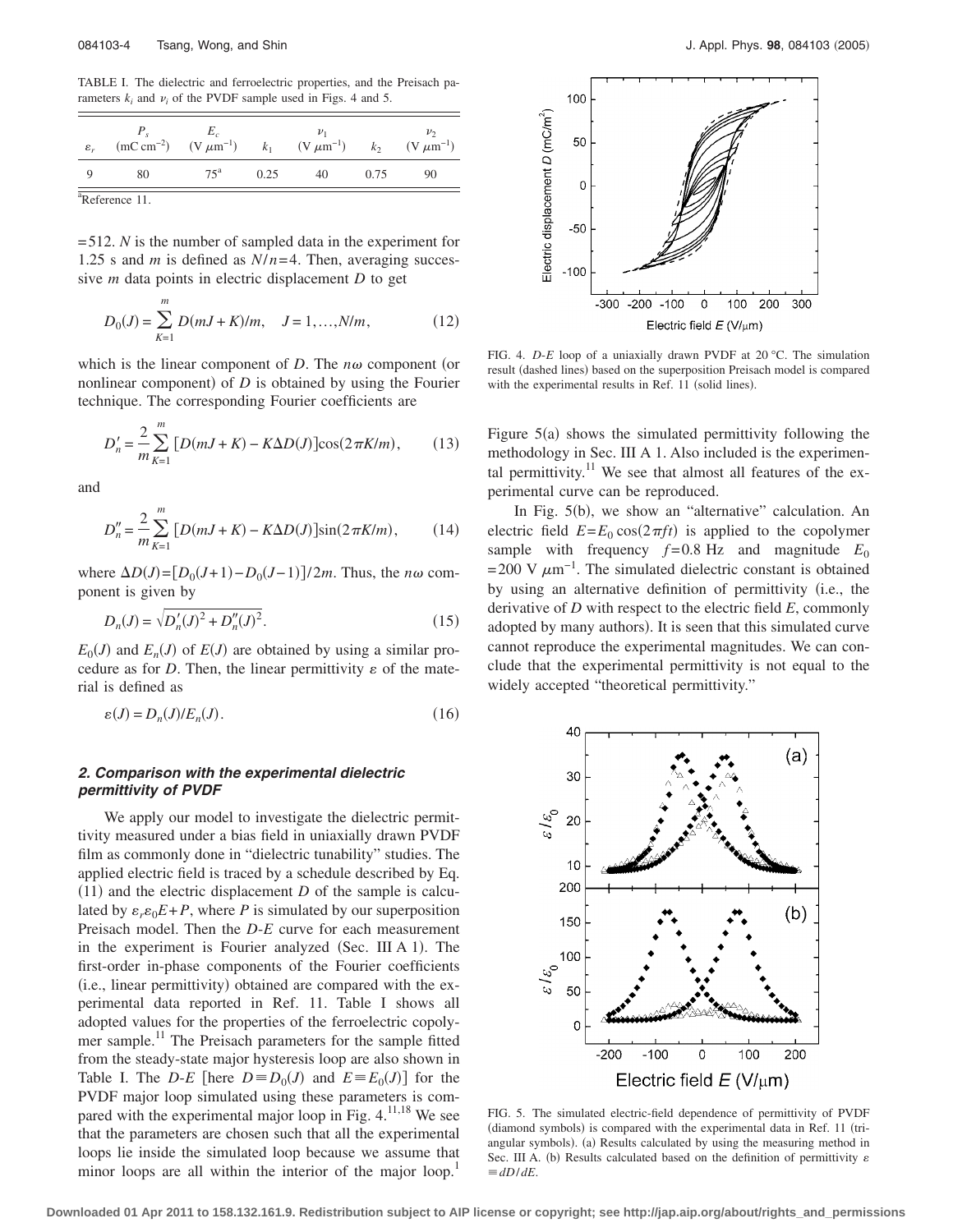

FIG. 6. The remanent polarization  $P_r$  of the TGS / P(VDF-TrFE) composite with different values of the volume fraction  $\phi$  of TGS. The simulation results based on the present model (dashed lines) and the Miller model (dashed-dotted lines) are compared with the experimental results in Ref. 12 (open symbols).

## **B. Prediction of remanent polarization in TGS/P**"**VDF-TrFE**… **0-3 composite**

In this section, our model and the Miller model are separately applied to simulate the *P*-*E* responses in the constituent material within TGS/P(VDF-TrFE) 0-3 composites subjected to poling by a full cycle of an ac field.<sup>12</sup> The simulated remanent polarization values with different TGS content are compared with the experimental results. In this work, we only focus on composites with low TGS content.

We consider a composite comprising a dilute dispersion of spherical particles of permittivity  $\varepsilon_i$  and polarization  $P_i$  in a matrix of permittivity  $\varepsilon_m$  and polarization  $P_m$ . The local electric fields  $E_i$  and  $E_m$  acting on the inclusion and matrix phases may be written as (see Appendix B)

$$
E_i = \frac{3\varepsilon_m E + (1 - \phi)(P_m - P_i)}{\phi 3\varepsilon_m + (1 - \phi)(\varepsilon_i + 2\varepsilon_m)},
$$
\n(17)

and

$$
E_m = \frac{E - \phi E_i}{1 - \phi},\tag{18}
$$

given the external electric field *E*, which, for the present purpose, is a sinusoidal field. In Eq. (17),  $\phi$  is the volume fraction of the inclusion phase. A hysteresis model should be adopted for the *P*-*E* relations of the constituent phases. Then the electric displacement of the composite can be calculated from



FIG. 7. P-E loop of (a) TGS and (b) P(VDF-TrFE) at room temperature. The simulation results based on the present model (dashed lines) and the Miller model (dashed-dotted lines) are compared with the experimental results in Ref. 12 (solid lines).

$$
D = \phi D_i + (1 - \phi)D_m,\tag{19}
$$

where  $D_i = \varepsilon_i E_i + P_i$  and  $D_m = \varepsilon_m E_m + P_m$ .

Since our superposition Preisach model can provide an analytic form for arbitrary  $P_i$ - $E_i$  and  $P_m$ - $E_m$  relations [see Eqs. (4)–(9)], the local electric fields  $E_i$  and  $E_m$  can be solved by using Eqs. (17) and (18). However, the Miller model is a differential hysteresis model, $\frac{1}{1}$  thus a system of differential equations must be tackled for the simulation of polarization under an applied field history.

In Ref. 12, the 0-3 composites of TGS/[P(VDF-TrFE) in the composition 70/30 mol  $%$ ] with small volume fractions of TGS are "polarized" by applying a few cycles of a 100 V  $\mu$ m<sup>-1</sup> sinusoidal field of 10 Hz at room temperature. The remanent polarization  $P_r$  of the 0-3 composites obtained from the measured hysteresis loop is shown in Fig. 6. It shows that the remanent polarization  $P_r$  decreases with volume fraction  $\phi$ .

The dielectric and ferroelectric properties as well as the Preisach parameters  $(k_i \text{ and } v_i)$  adopted in this simulation for

TABLE II. The dielectric and ferroelectric properties as well as the Preisach parameters  $k_i$  and  $\nu_i$  of the TGS and P(VDF-TrFE) used in Figs. 6-8.

|                                                                          | $\varepsilon_r$ ( $\mu$ C cm <sup>-2</sup> ) ( $\mu$ C cm <sup>-2</sup> ) (V $\mu$ m <sup>-1</sup> ) $k_1$ (V $\mu$ m <sup>-1</sup> ) $k_2$ (V $\mu$ m <sup>-1</sup> ) $k_3$ (V $\mu$ m <sup>-1</sup> ) | $P_e$ $P_r$ $E_c$ $v_1$ $v_2$ $v_3$ |  |  |  |    |
|--------------------------------------------------------------------------|---------------------------------------------------------------------------------------------------------------------------------------------------------------------------------------------------------|-------------------------------------|--|--|--|----|
| P(VDF-TrFE) $12.45^c$ $6.9^b$ $6.5^b$ $57.6^b$ $0.65$ 10 $0.2$ 40 $0.15$ | TGS $31.15^a$ $3.33^b$ $3.28^b$ $0.029^b$ $0.55$ $0.013$ $0.45$ $0.037$ $\cdots$ $\cdots$                                                                                                               |                                     |  |  |  | 50 |

<sup>a</sup>The dielectric constant of TGS powder is calculated from the modified Bruggeman formula, (Ref. 19) 1  $-1/\varepsilon_r = (\varepsilon_a - 1)/(2\varepsilon_r + \varepsilon_a) + (\varepsilon_b - 1)/(2\varepsilon_r + \varepsilon_b) + (\varepsilon_c - 1)/(2\varepsilon_r + \varepsilon_c)$ , with  $\varepsilon_a = 12.8$  (see Ref. 20),  $\varepsilon_b = 130$  (see Ref. 21), and  $\varepsilon_c = 11.3$  (see Ref. 20).

Reference 12.

c Reference 18.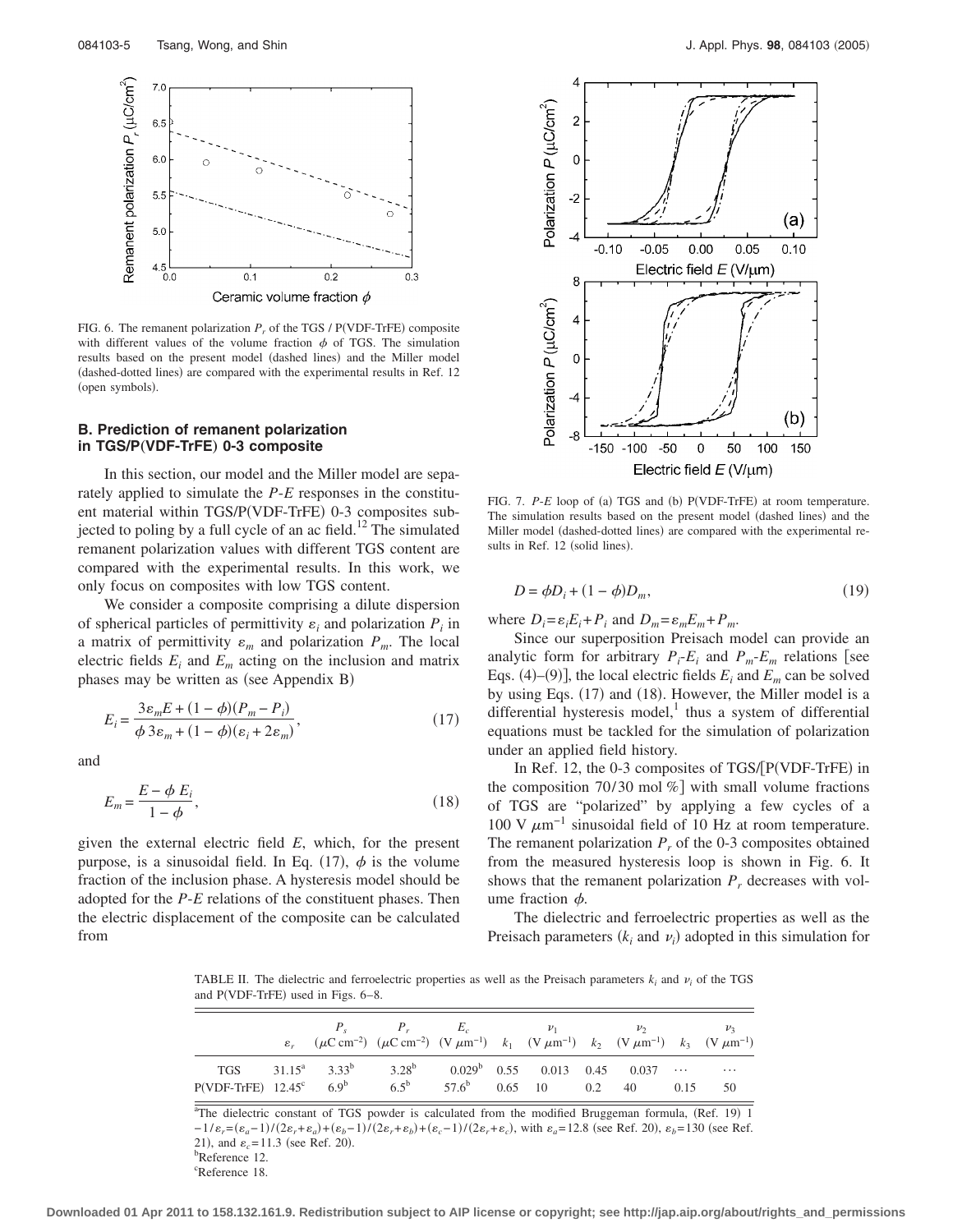

FIG. 8. The solid lines denote the simulated *D*-*E* history in the constituent material and TGS/P(VDF-TrFE) composite during poling of the composite. The dotted lines denote the simulated major loops, respectively, of the constituent material. (a) The present model and (b) the Miller model.

TGS and P(VDF-TrFE) are given in Table II. Using both our model and the Miller model, the simulated *D*-*E* major loops of TGS and P(VDF-TrFE) are calculated and Fig. 7 shows their comparison with the experimental data. It shows that our model results give a better fit with the shape of the experimental loops than the Miller model does. The  $P_r$  values obtained from the simulated loops of TGS/P(VDF-TrFE) composites are compared with the experimental results in Fig.  $6^{12}$  Our model predictions agree better with the experimental results.

In the following, we choose the case of  $\phi = 0.05$  as an example to demonstrate the relative merits of our model. The *D*-*E* behavior calculated for each constituent material in the ac poling is shown in Fig. 8. In both models, the TGS can be fully polarized under the adopted poling field. For P(VDF-TrFE), the local field  $E_m$  in our model is sufficiently large for a complete polarization, but in the Miller model  $E_m$  is not sufficient and only a minor loop is traced during the process [see Fig. 8(b)]. According to the experiment, a fully polarized matrix phase can be obtained when  $E_m \ge 100 \text{ V}/\mu\text{m}$ [see Fig. 7(b)]. Since  $E_m$  goes up to roughly  $\pm 100 \text{ V}/\mu \text{m}$  in both models [see Fig. 8(b)], the calculated remanent polarization  $P_{\rm rm}$  of the matrix should be very close to 6.5  $\mu$ C/cm<sup>2</sup> (see Table II). This can be reproduced by our model. However, the prediction given by the Miller model is only 5.5  $\mu$ C/cm<sup>2</sup>, which is significantly lesser than the "true value." This is due to the fact that the major loop described by the Miller model is difficult to fit well with the experimental loop of the copolymer, and large discrepancy between their shapes is noted [see Fig.  $7(b)$ ]. According to the calculation with the Miller model, an electric field of *Em*  $\approx$  150 V/ $\mu$ m is required to get  $P_{\text{rm}} \approx 6.5 \ \mu \text{C/cm}^2$ . As a result, for all volume fractions under investigation, the remanent polarization values after the poling obtained by the Miller model are significantly lower than the experimental results (see Fig. 6). This shows that an accurate description of the shape of the major loop is important in the studies of polarization.

### **IV. DISCUSSION**

Recall that minor loops in the Miller model are calculated by scaling the major loop.<sup>1</sup> Although the structure of the Miller model is simple, the simulated minor loops show strong unstable phenomena, $\frac{2}{3}$  probably due to an insufficient consideration of history-dependent effects. To show this shortcoming, we consider a polarizing process for a ferroelectric polymer shown in Fig.  $9(a)$ . The parameters of the Miller model, including the coercive field, remanent polarization, and spontaneous polarization, are chosen as shown in Table III. We first assume that the material is subjected to an initial field of  $-300$  V  $\mu$ m<sup>-1</sup>, and its initial polarization is negatively saturated. Then, a cyclic field with small magnitude, shown in Fig.  $9(a)$ , is applied to the material and the calculated  $P$ - $E$  curve is shown in Fig. 9(b). It is obvious that the *P*-*E* curve cannot form a closed hysteresis loop and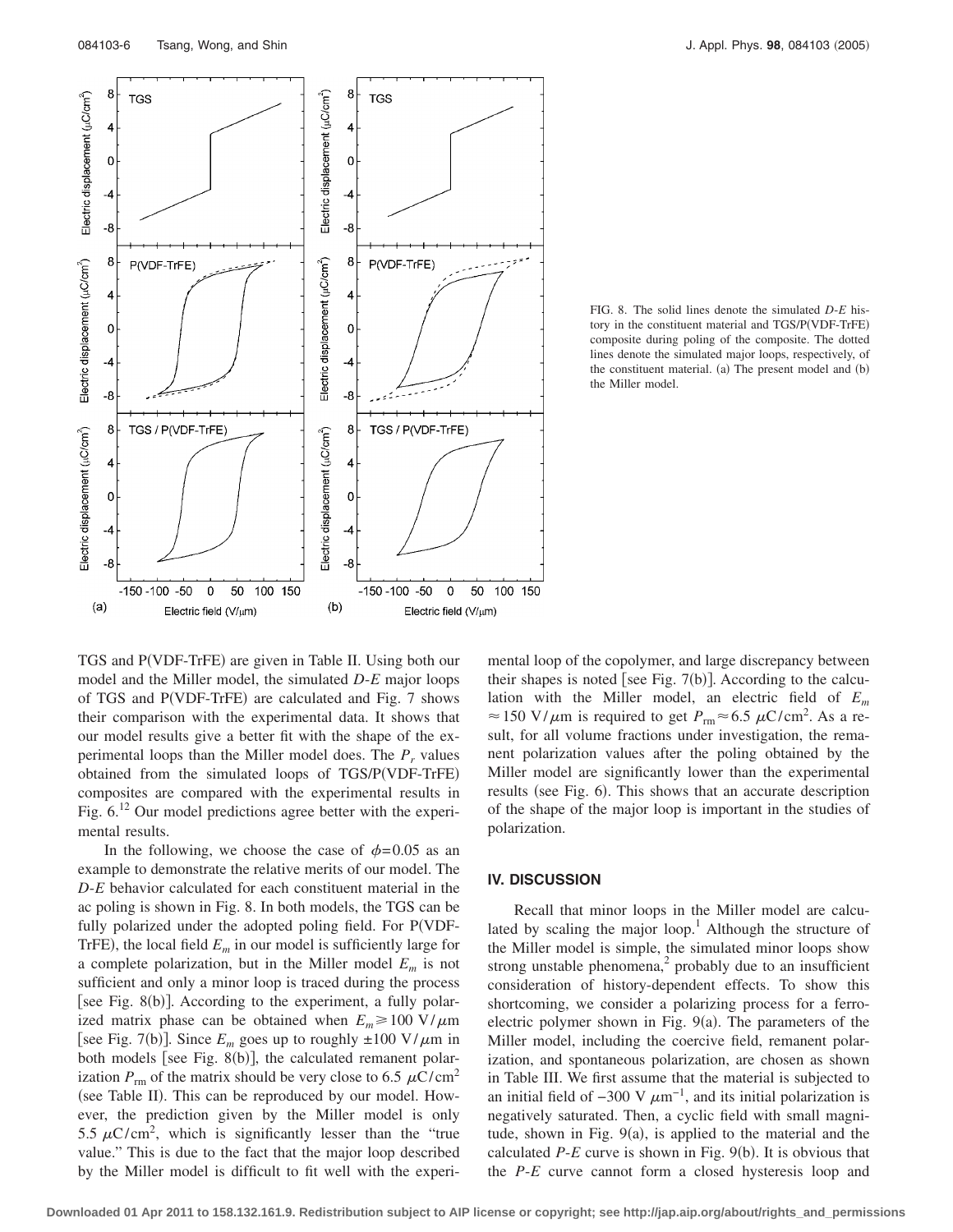

FIG. 9. (a) A field history is applied to a ferroelectric polymer in a poling process. Simulated hysteresis loops using (b) the Miller model, and (c) the present model. The solid and dashed lines denote the *P*-*E* history during the poling process and the major loop of the polymer, respectively.

"moves" upward. This instability property has yet to find experimental support and is likely unrealistic. In Fig. 9(c), the Preisach parameters (see Table III) are chosen such that the major loop of our model can fit well with the shape of the corresponding Miller loop. Our calculated *P*-*E* curve under the same schedule of applied field  $[Fig. 9(a)]$  is shown in Fig. 9(c). It is seen that this *P-E* curve does not "drift" and forms a closed minor loop. Actually, the formation of closed *P*-*E* loops is commonly observed. $2,15-17$ 

The Miller model only has three parameters: coercive field  $E_c$ , remanent polarization  $P_r$ , and spontaneous polarization *Ps*. However, different kinds of ferroelectrics may have different hysteresis loop shapes even though they have the same values of  $E_c$ ,  $P_r$ , and  $P_s$ . Our superposition Preisach model can provide a greater freedom to describe the hysteresis loop of ferroelectrics (Sec. II B). This is important when applying the hysteresis model to other studies such as that demonstrated in Sec. III B, which shows the shape of the major hysteresis loop significantly affecting the prediction of effective polarization in composites.

# **V. CONCLUSIONS**

In conclusion, the use of the Preisach function in the form of Eq. (3) together with the superposition method introduced in Sec. II B allows us to obtain explicit expressions for arbitrary polarization reversal curves, the virgin curve, and major loop of ferroelectrics. Using this technique, it is convenient to simulate the experimental ascending and descending polarization profiles of the major loop of a ferroelectric. The simulated polarization curve under arbitrary field history can also be expressed in analytical formulas. This model also retains the characteristic properties of the Preisach model, e.g., deletion property, congruency property, and stable hysteresis loops (Sec. IV).

The model is useful for the investigation of the electric field dependence of the dielectric permittivity and the remanent polarization of 0-3 composites. For the case of dielectric permittivity, we find that the dielectric permittivity obtained experimentally cannot be simply taken as *dD*/*dE* on the major hysteresis loop. In other words, consideration of the unsaturated loops is essential to model the measured permittivity. For the case of 0-3 composites, our simulation gives more realistic  $P_r$  values. We find that an accurate expression for the shape of the major loop of constituent materials in a composite is quite important. It seems that our model shows some advantages in studies involving ferroelectric hysteresis over the Miller model.

#### **ACKNOWLEDGMENTS**

This work was partially supported by the Center for Smart Materials of The Hong Kong Polytechnic University. One of the authors (F.G.S.) would also like to acknowledge the support of a university research grant (GT716).

TABLE III. The ferroelectric properties as well as the Preisach parameters  $k_i$  and  $\nu_i$  of a polymer used in Fig. 9.

|    | $P_s$ $P_r$ $E_c$ $v_1$ $v_2$ $v_3$ $v_4$<br>$(mC \, cm^{-2})$ $(mC \, cm^{-2})$ $(V \, \mu m^{-1})$ $k_1$ $(V \, \mu m^{-1})$ $k_2$ $(V \, \mu m^{-1})$ $k_3$ $(V \, \mu m^{-1})$ $k_4$ $(V \, \mu m^{-1})$ |  |  |  |  |  |
|----|--------------------------------------------------------------------------------------------------------------------------------------------------------------------------------------------------------------|--|--|--|--|--|
| 80 | 60 75 0.2 40 0.1 80 0.5 120 0.2 170                                                                                                                                                                          |  |  |  |  |  |

**Downloaded 01 Apr 2011 to 158.132.161.9. Redistribution subject to AIP license or copyright; see http://jap.aip.org/about/rights\_and\_permissions**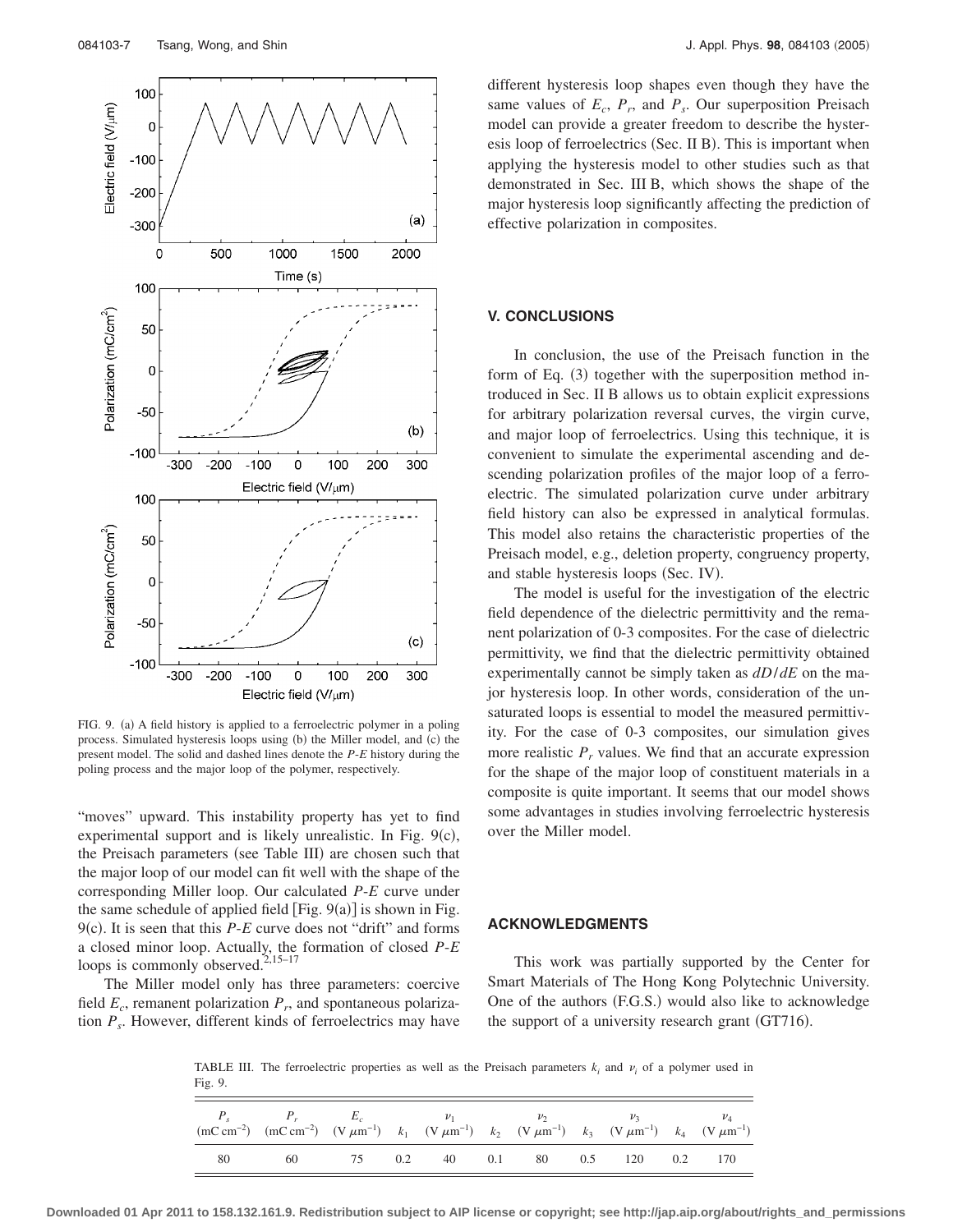# **APPENDIX A**

The polarization of the ascending major curve is

$$
P_{\text{sat}}^{+}(E;h,\nu) = -P_{s} + 2P_{s} \int_{-\infty}^{E} \int_{-\infty}^{U} \wp(U,V;h,\nu) dV dU
$$
  
\n
$$
= \frac{P_{s}f}{8} \Biggl\{ 2 \coth\left(\frac{2h}{\nu}\right) \Biggl[ 4 \operatorname{csch}^{2}\left(\frac{2h}{\nu}\right) \ln\left(\frac{\cosh[(E-h)/\nu]}{\cosh[(E+h)/\nu]} \right) + \operatorname{sech}^{2}\left(\frac{E-h}{\nu}\right) \Biggr] + 4 \coth^{3}\left(\frac{2h}{\nu}\right) \tanh\left(\frac{E-h}{\nu}\right)
$$
  
\n
$$
+ \operatorname{csch}^{2}\left(\frac{2h}{\nu}\right) \Biggl[ \left(2 + 4 \cosh\left(\frac{4h}{\nu}\right)\right) \operatorname{csch}^{2}\left(\frac{2h}{\nu}\right) \ln\left(\frac{\cosh[(E-h)/\nu]}{\cosh[(E+h)/\nu]} \right) + \cosh\left(\frac{4h}{\nu}\right) \operatorname{sech}^{2}\left(\frac{E-h}{\nu}\right) + 2 \left( \operatorname{sech}\left(\frac{2h}{\nu}\right) \operatorname{sech}^{2}\left(\frac{E+h}{\nu}\right) \right) \sinh\left(\frac{E-h}{\nu}\right) + 2 \left( 2 + \cosh\left(\frac{4h}{\nu}\right) \operatorname{tanh}\left(\frac{E-h}{\nu}\right) \Biggr] \Biggr\}, \tag{A1}
$$

where

$$
f = \frac{-8 \exp(-4h/\nu) \nu \sinh^4(2h/\nu)}{8h - 2\nu + 2(2h + \nu)\cosh(4h/\nu) - (4h + 3\nu)\sinh(4h/\nu)}
$$
(A2)

denote the normalized factor. The polarization of the virgin curve is

$$
P_0^+(E;h,\nu) = 2P_s \int_0^E \int_{-U}^U \wp(U,V;h,\nu)dVdU
$$
  
\n
$$
= \frac{P_s f}{16} \Bigg\{ 64e^{(8h)/\nu} \Big( 1 + 2e^{(4h)/\nu} \Big) \Big( 1 - e^{(4h)/\nu} \Big) - 4 \ln \Bigg\{ \frac{\cosh[(E-h)/\nu]}{\cosh[(E+h)/\nu]} \Bigg\} + \operatorname{sech}^2 \Big( \frac{E-h}{\nu} \Big) \Bigg[ 2 \coth \Big( \frac{2h}{\nu} \Big) \Big( 2 + \coth \Big( \frac{2h}{\nu} \Big) \Big) \Bigg]
$$
  
\n
$$
-6 + \operatorname{sech}^2 \Big( \frac{E-h}{\nu} \Big) + 4 \tanh \Big( \frac{E-h}{\nu} \Big) \Bigg] + \operatorname{csch}^3 \Big( \frac{2h}{\nu} \Big) \Bigg[ 2 \Big( 3 \cosh \Big( \frac{2h}{\nu} \Big) + \cosh \Big( \frac{6h}{\nu} \Big) + 6 \sinh \Big( \frac{2h}{\nu} \Big) \Big) \tanh \Big( \frac{E-h}{\nu} \Big) \Bigg]
$$
  
\n
$$
+ 4 \operatorname{sech} \Big( \frac{E+h}{\nu} \Big) \sinh \Big( \frac{E-h}{\nu} \Big) \Bigg[ 1 + \tanh \Big( \frac{2h}{\nu} \Big) \Bigg] \Bigg].
$$
 (A3)

If the applied field *E* increases from  $E_0$  to  $E_0 \leq E \leq E_1$ , then the change in the polarization is

$$
\Delta P^{+}(E, E_{0}; h, \nu) = 2P_{s} \int_{E_{0}}^{E} \int_{E_{0}}^{U} \varphi(U, V; h, \nu) dV dU = \frac{P_{s}f}{32} \text{csch}^{2} \left(\frac{2h}{\nu}\right) \left\{ 8\left(1 + 4 \coth\left(\frac{2h}{\nu}\right) \right) \right.
$$
  
+  $3 \coth^{2} \left(\frac{2h}{\nu}\right) \ln\left(\frac{\cosh[(E - h)/\nu] \cosh[(E_{0} - h)/\nu]}{\cosh[(E + h)/\nu] \cosh[(E_{0} + h)/\nu]} \right) + 16e^{(2h)/\nu} \text{csch}\left(\frac{4h}{\nu}\right) \left[\text{sech}\left(\frac{E + h}{\nu}\right) \sinh\left(\frac{E - h}{\nu}\right) \right]$   
+  $\text{sech}\left(\frac{E_{0} + h}{\nu}\right) \sinh\left(\frac{E_{0} - h}{\nu}\right) \right] - 4 \cosh\left(\frac{-E_{0} + h}{\nu}\right) \left[\text{sech}\left(\frac{E - h}{\nu}\right) \text{sech}^{2} \left(\frac{E_{0} + h}{\nu}\right) \right]$   
+  $\frac{4}{(\cosh[(2E_{0})/\nu] + \cosh[(2h)/\nu])^{2}} \right] \times \left[\cosh\left(\frac{E_{0} + 3h}{\nu}\right) + 2 \cosh\left(\frac{E_{0} + h}{\nu}\right) \sinh\left(\frac{2h}{\nu}\right) \right]$   
+  $\text{csch}\left(\frac{2h}{\nu}\right) \text{sech}^{2} \left(\frac{E_{0} + h}{\nu}\right) \left(\tanh\left(\frac{E - h}{\nu}\right) - \tanh\left(\frac{E_{0} - h}{\nu}\right)\right) \left[e^{(2E_{0} - 4h)/\nu} + e^{-(2E_{0} - 2h)/\nu} - 3e^{(2E_{0})/\nu} + 6e^{(2h)/\nu} \right]$   
+  $2e^{(6h)/\nu} + 3e^{-(2E_{0})/\nu} + 6e^{(2E_{0} + 4h)/\nu} \right]$ . (A4)